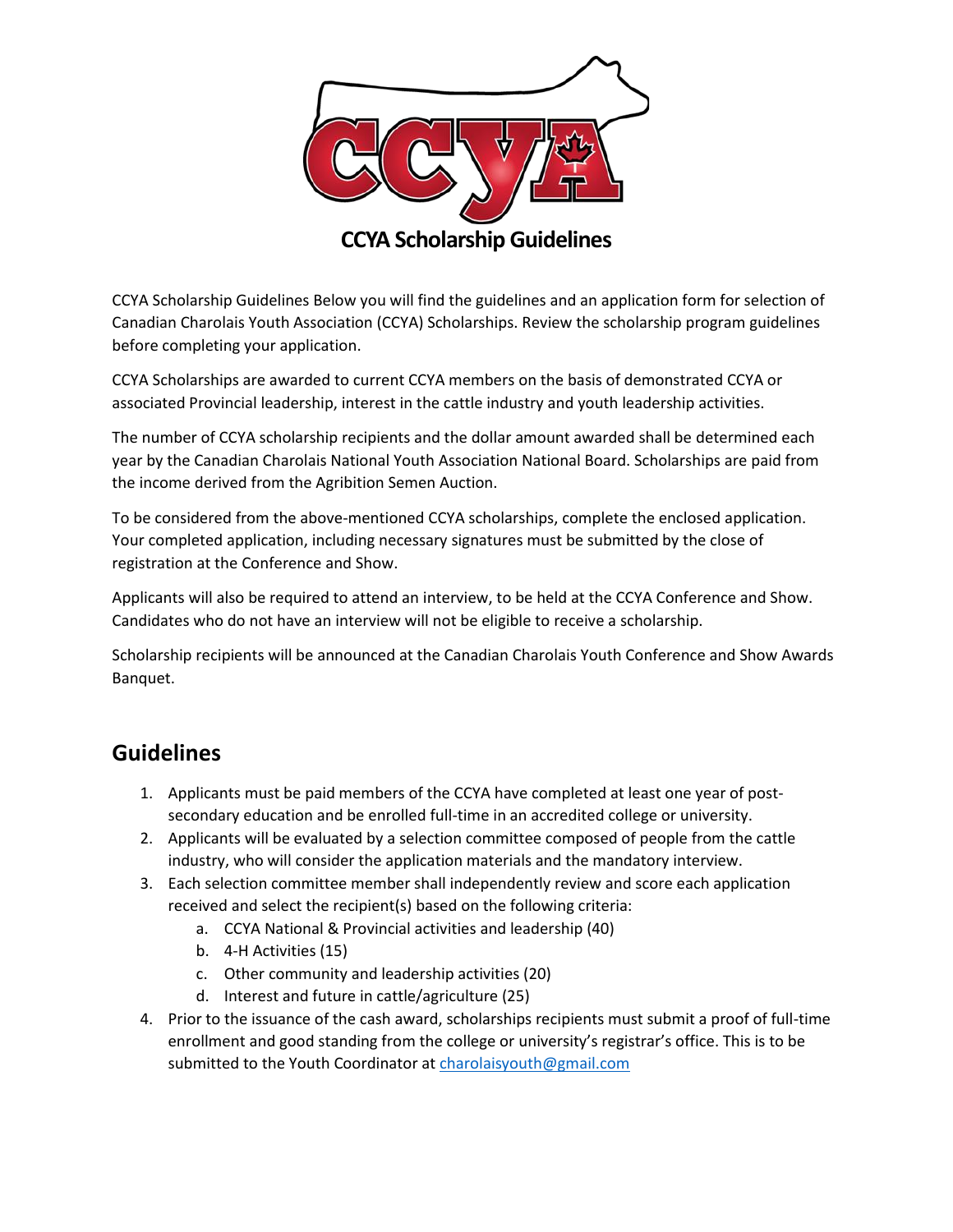

### **Canadian Charolais Youth Association**

# **Scholarship Application**

| <b>GENERAL INFORMATION:</b> |                                                                                  |                                       |                                                                                                     |
|-----------------------------|----------------------------------------------------------------------------------|---------------------------------------|-----------------------------------------------------------------------------------------------------|
|                             |                                                                                  |                                       |                                                                                                     |
|                             |                                                                                  |                                       |                                                                                                     |
| Home                        |                                                                                  |                                       |                                                                                                     |
|                             |                                                                                  |                                       |                                                                                                     |
| School                      |                                                                                  |                                       |                                                                                                     |
|                             |                                                                                  |                                       |                                                                                                     |
|                             |                                                                                  |                                       |                                                                                                     |
|                             |                                                                                  |                                       |                                                                                                     |
|                             |                                                                                  |                                       |                                                                                                     |
|                             |                                                                                  |                                       |                                                                                                     |
| <b>EDUCATION:</b>           |                                                                                  |                                       |                                                                                                     |
|                             |                                                                                  |                                       |                                                                                                     |
|                             | Years Attended_______________________________Graduation Date____________________ |                                       |                                                                                                     |
|                             |                                                                                  |                                       | Name of College Attending or Planning to Attend Name of College Attend Name of College Attending or |
|                             |                                                                                  |                                       | Years Completed________________________________Graduation Date__________________                    |
|                             |                                                                                  |                                       |                                                                                                     |
|                             |                                                                                  |                                       | Send the completed forms and proof of enrollment to: charolaisyouth@gmail.com                       |
|                             |                                                                                  | Or by mail at                         |                                                                                                     |
|                             |                                                                                  | 2320 41st Ave NE, Calgary, AB T2E 6W8 |                                                                                                     |

For any questions, please contact Cassidy Matthews at (403).250.9242 Ext: 121 OR any current members of the CCYA National Board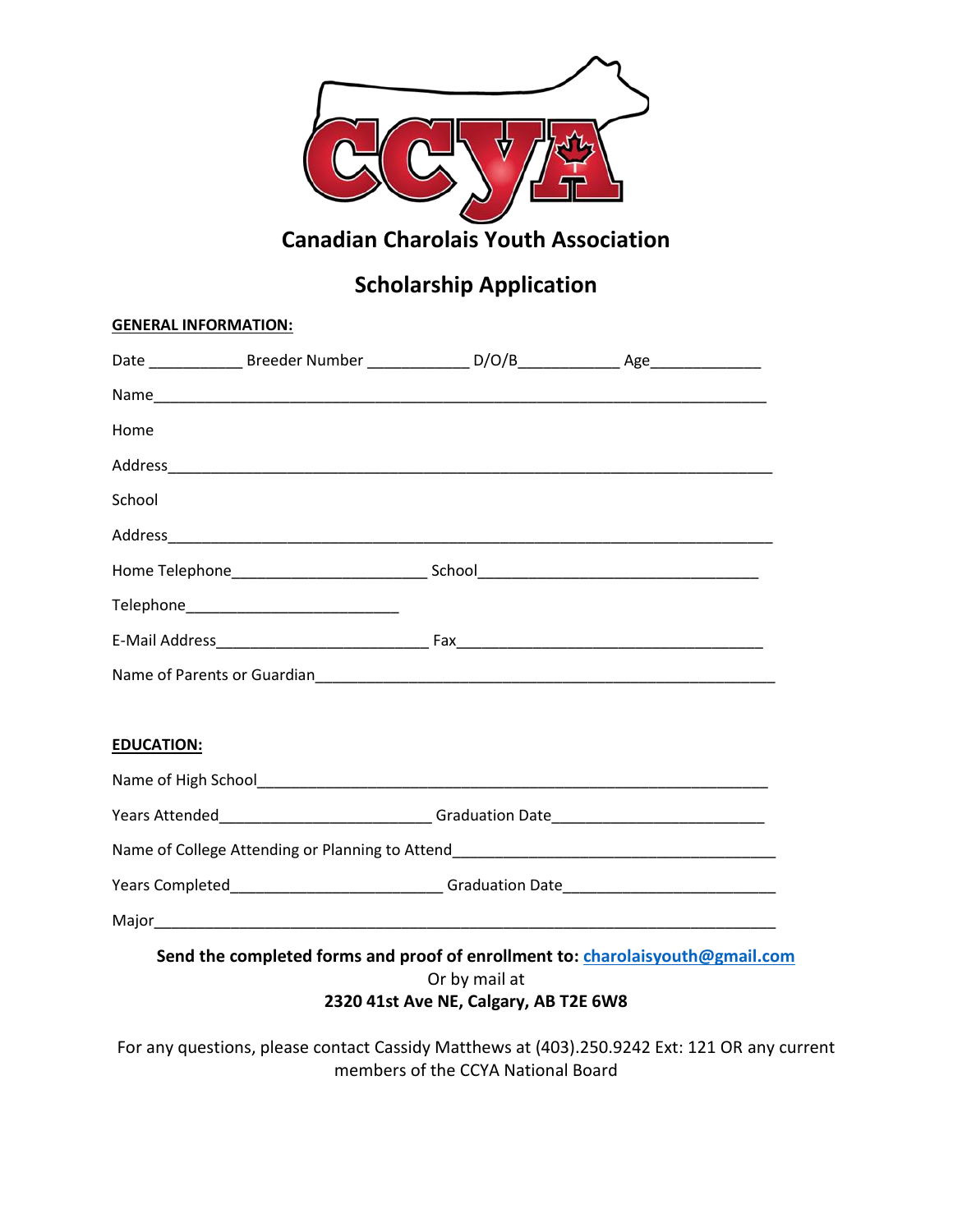

## **Career Objective**

#### **Record of 4-H**

Number or Years Enrolled in 4-H \_\_\_\_\_\_\_\_\_\_\_\_\_\_\_\_\_

| <b>Types of Projects</b>                                                 |  |
|--------------------------------------------------------------------------|--|
| <b>Offices Held</b>                                                      |  |
| <b>Recognition Received</b><br>$in 4-H$                                  |  |
| <b>Explain Your</b><br><b>Responsibilities Within</b><br>the 4-H Program |  |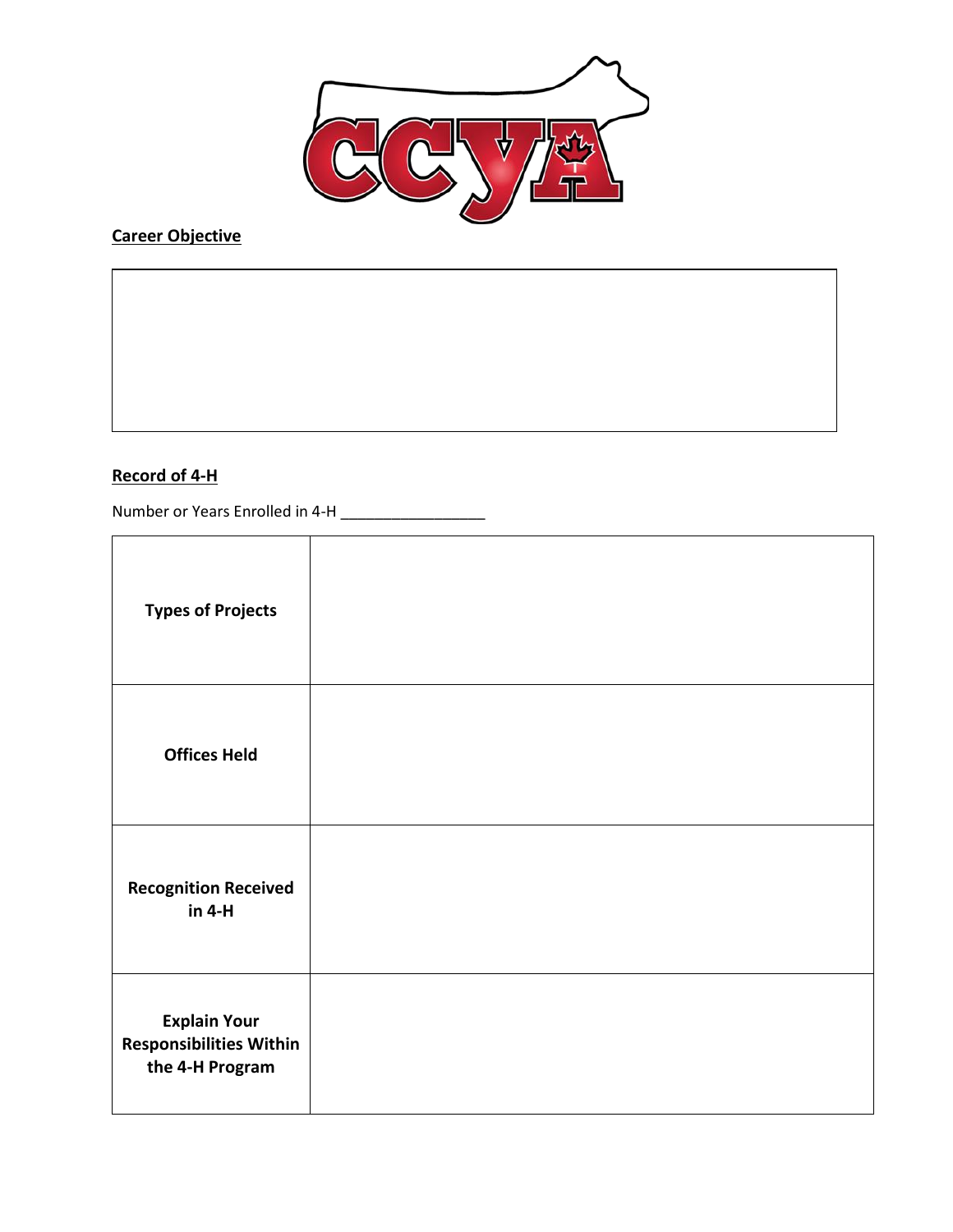

#### **Record of CCYA**

Number or Years as a CCYA Member \_\_\_\_\_\_\_\_\_\_\_\_\_\_\_\_\_

| <b>Offices Held</b>                                |  |
|----------------------------------------------------|--|
| <b>Your Responsibilities</b><br><b>Within CCYA</b> |  |
| <b>Recognition Received</b><br>in CCYA             |  |

#### **Record of Provincial Charolais Youth Association Work**

Number or Years as a Member \_\_\_\_\_\_\_\_\_\_\_\_\_\_\_\_\_

| <b>Offices Held</b> |  |  |  |
|---------------------|--|--|--|
|---------------------|--|--|--|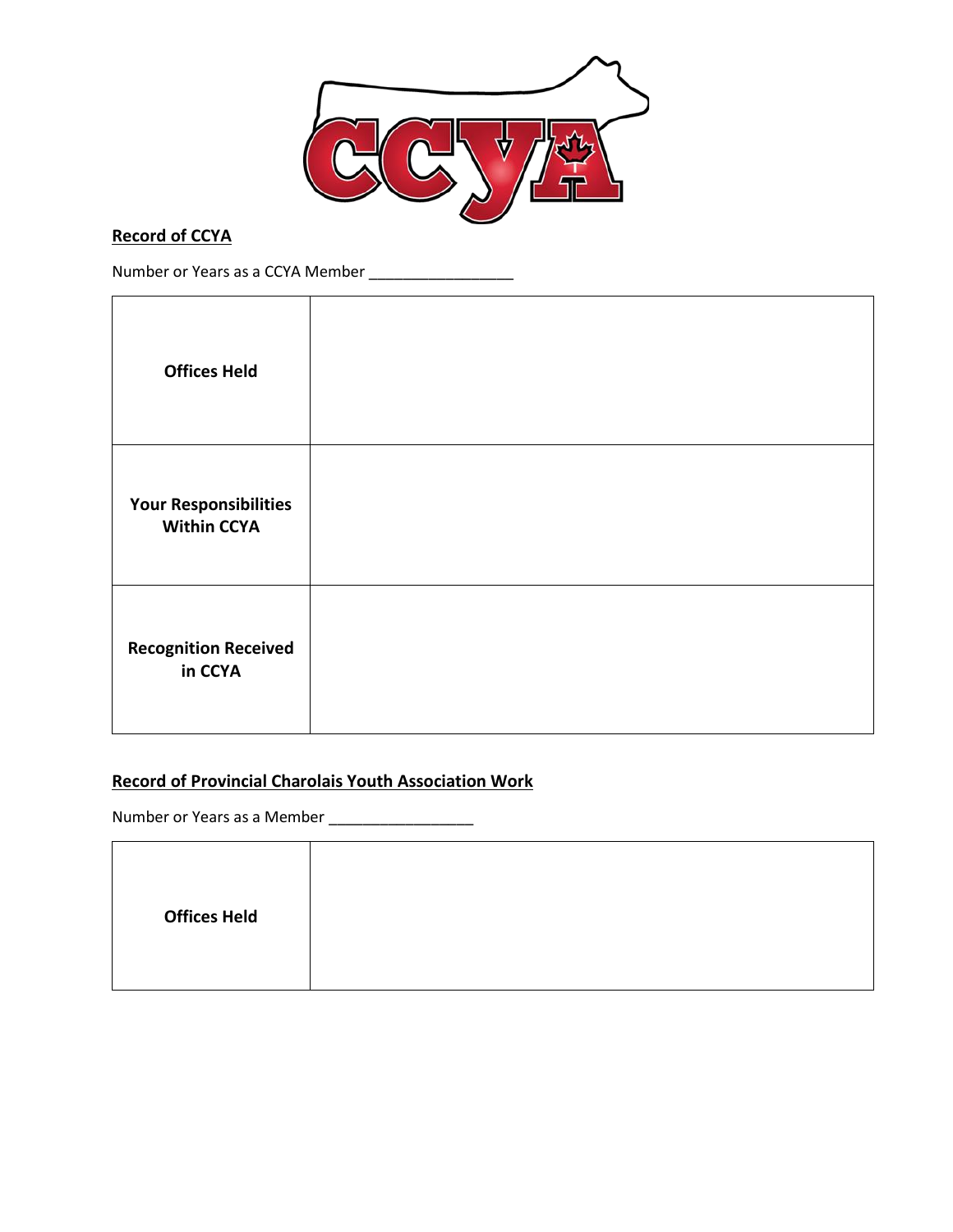

| <b>Your Responsibilities</b><br><b>Within Provincial</b><br><b>Charolais Youth</b><br><b>Association</b> |  |
|----------------------------------------------------------------------------------------------------------|--|
| <b>Recognition Received</b><br>in Provincial Charolais<br><b>Youth Association</b>                       |  |

#### **Record of Association or Community Activities Other Than CCYA or Provincial Charolais Youth Association or 4-H**

Name or Organization(s)\_\_\_\_\_\_\_\_\_\_\_\_\_\_\_\_\_\_\_\_\_\_\_\_\_\_\_\_\_\_\_\_\_\_\_\_\_\_\_\_\_\_\_\_\_\_\_\_\_\_\_\_\_\_\_\_\_\_

Number of Years as a Member \_\_\_\_\_\_\_\_\_\_\_\_\_\_\_\_\_\_\_\_\_\_\_\_\_\_\_\_\_\_\_\_\_\_\_\_\_\_\_\_\_\_\_\_\_\_\_\_\_\_\_\_

| <b>Offices Held</b>                                        |  |
|------------------------------------------------------------|--|
| <b>Your Responsibilities</b><br><b>Within Organization</b> |  |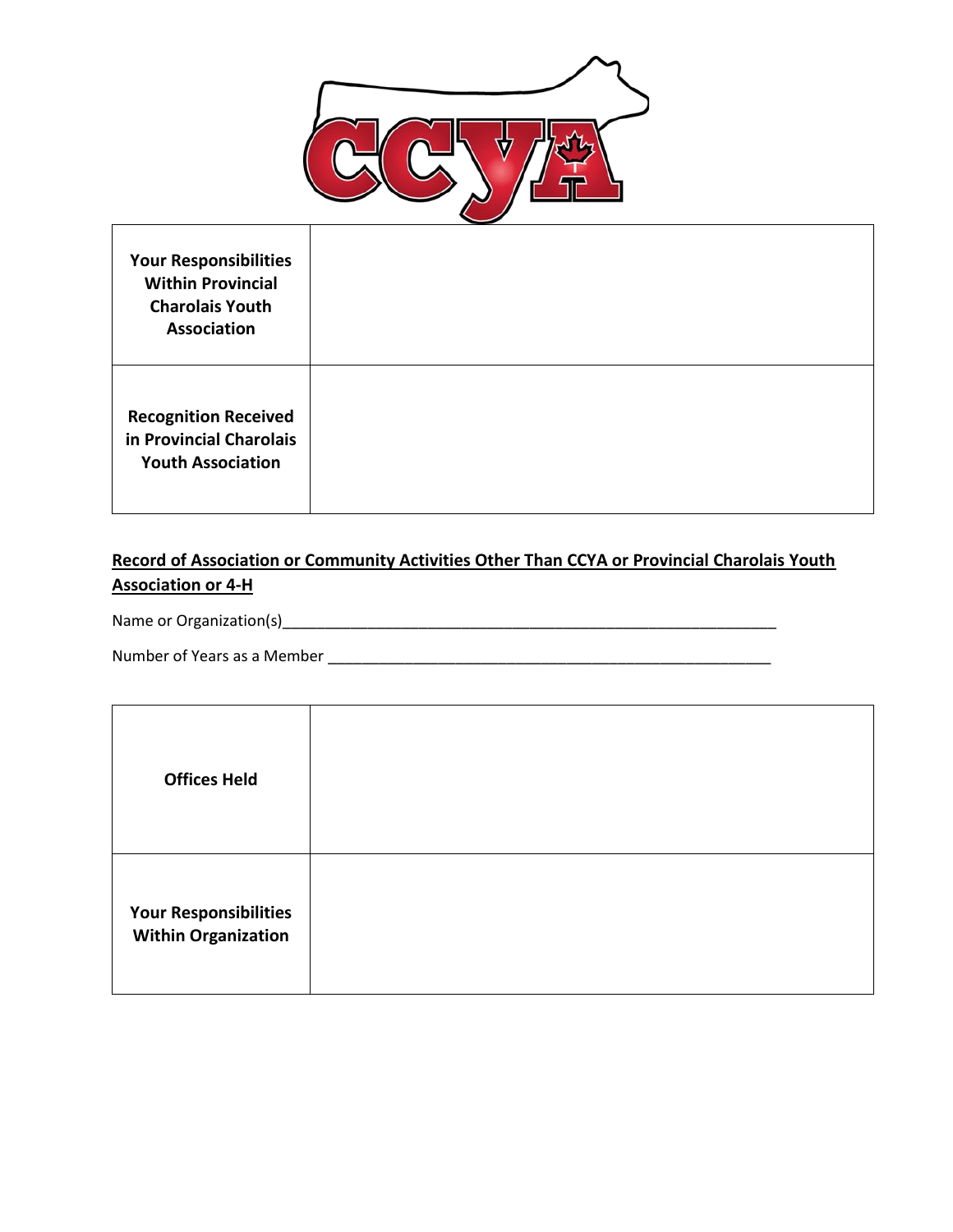

| <b>Recognition Received</b> |  |  |
|-----------------------------|--|--|

#### **Summarize Other Interests and Activities**

(Music, Athletics, Church Work, High School, Camps, Hobbies, etc.)

**State reasons for your decision to study the field you have chosen in college and any other factors you may wish the committee to consider in determining your eligibility for this scholarship**.